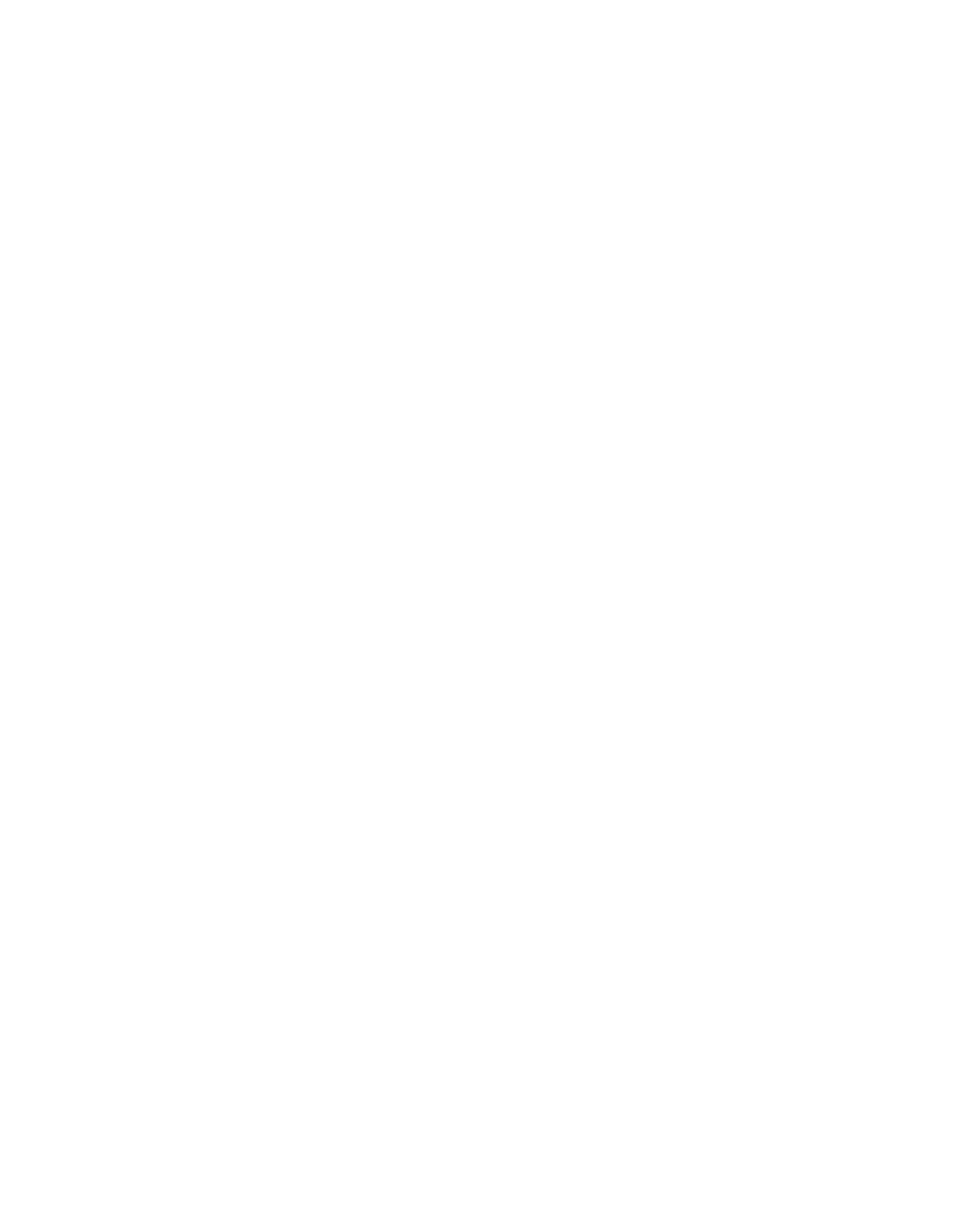- a. Organizations in this category may schedule rooms within three months of the scheduled event.
- a. b. The fee schedule does not apply to these organizations unless tuition or other fees are charged to those attending the event.
- c. Central Rivers AEA reserves the right to require a change of venue for outside party bookings up-to 30 days prior to the event.
- 4. Colleges and Universities for classes (that are not administrated by the Agency)
	- a. Colleges and Universities may schedule rooms within three months of the scheduled event.
	- b. If desiring to schedule more than three months prior to the event, it will be necessary to contact the person identified in III-C.
	- c. The fee schedule does not apply to Colleges and Universities for classes unless tuition or other fees are charged to those attending.
	- d. Central Rivers AEA reserves the right to require a change of venue for outside party bookings up-to 30 days prior to the event.
- 5. Non-profit or civic organizations whose scheduled event does not directly benefit the Agency or the schools and children it serves.
	- a. Organizations in this category may schedule rooms within three months of the scheduled event.
	- b. The fee schedule will apply to listed organizations.
	- c. Central Rivers AEA reserves the right to require a change of venue for outside party bookings up-to 30 days prior to the event.
- B. Rooms are not available to following groups (other limitations and restrictions not listed may also apply):
	- 1. Fund-raising events (unless such activities will benefit the Agency or students within Central Rivers AEA).
	- 2. Private vendors selling or promoting products for profit.
	- 3. Political parties.\*
	- 4. Gymnasiums are not available for dances or athletic activities.
	- 5. Private parties or receptions, etc.

\*Does not include non-partisan community meetings, i.e., legislative forums open to the public. Caucus meetings are allowed per Iowa Code:

**43.93 PLACE OF HOLDING CAUCUS.** Each precinct caucus shall be held in a building which is publicly owned or is suitable for and from time to time made available for holding public meetings wherever it is possible to do so. Upon the application of the county chairperson, the person having control of a building supported by taxation under the laws of this state shall make available the space necessary to conduct the caucus without charge during presidential election years and at a charge not greater than that made for its use by other groups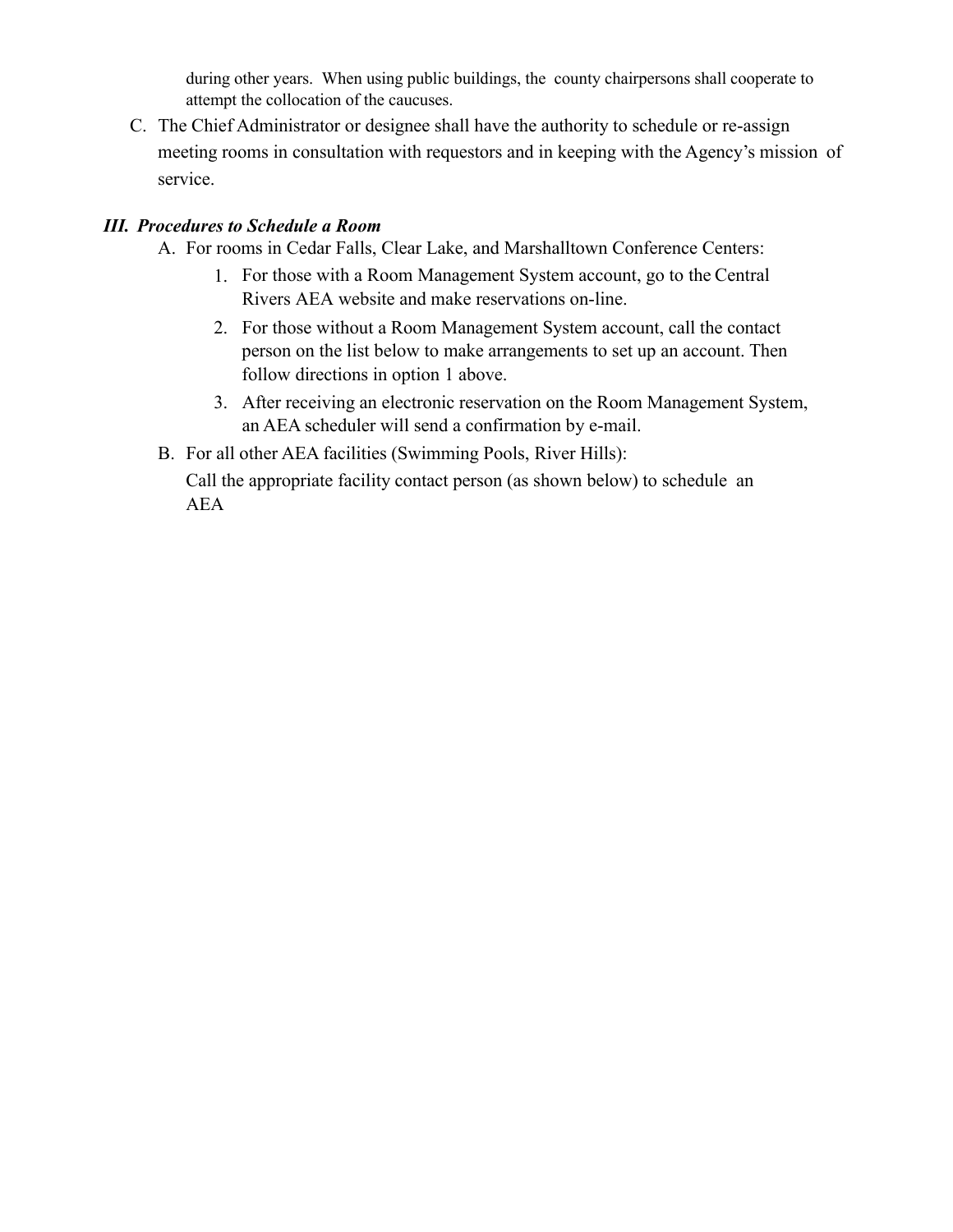- E. If food is served as part of the function, please place all paper cups, napkins, etc., in the wastepaper baskets when the meeting is over. Please unplug and wash all coffee pots and return them to the supply cabinet.
- F. Our heating/cooling systems are programmed for a night setback. If you are using the room during the evening or weekend, you can re-establish the daytime settings by pressing the button on the thermostat. If you have concerns about the temperature control during the workday, contact the building receptionist for assistance.
- G. All meeting room doors are fire doors and must be kept closed at all times.
- H. If you have a meeting scheduled and do not plan to use it, please cancel use of the room on the AEA website or contact the facility contact person.
- I. If special accommodations are needed, contact the receptionist to discuss arrangements.
- J. For any event with student participants, adult supervision is required in all areas at all times.
- K. Follow any regulations unique to any facility.
- L. Make the following announcements to participants:
	- 1. Location of restrooms.
	- 2. Public telephone located in lobby.
	- 3. No alcoholic beverages anywhere on AEA property.
	- 4. No smoking anywhere on AEA property.
- M. A kitchen is available to assist with preparation, storing, and serving food and beverages. The kitchen should be reserved when room reservations are made.
- N. A certificate of insurance (\$1 million) is required for usage of swimming pools.
- O. Emergency contacts:

| <b>Cedar Falls</b> | Cell |
|--------------------|------|
|                    |      |
|                    |      |

## *Clear Lake*

|             | Skyler Wood ……………………………641-430-8994 |
|-------------|-------------------------------------|
| Amber Dietz |                                     |

## *Marshalltown*

| Jen Sigrist |  |
|-------------|--|
|-------------|--|

Carolyn Wanatee ....................641-351-5007 <sup>01</sup>/13/<sup>20</sup>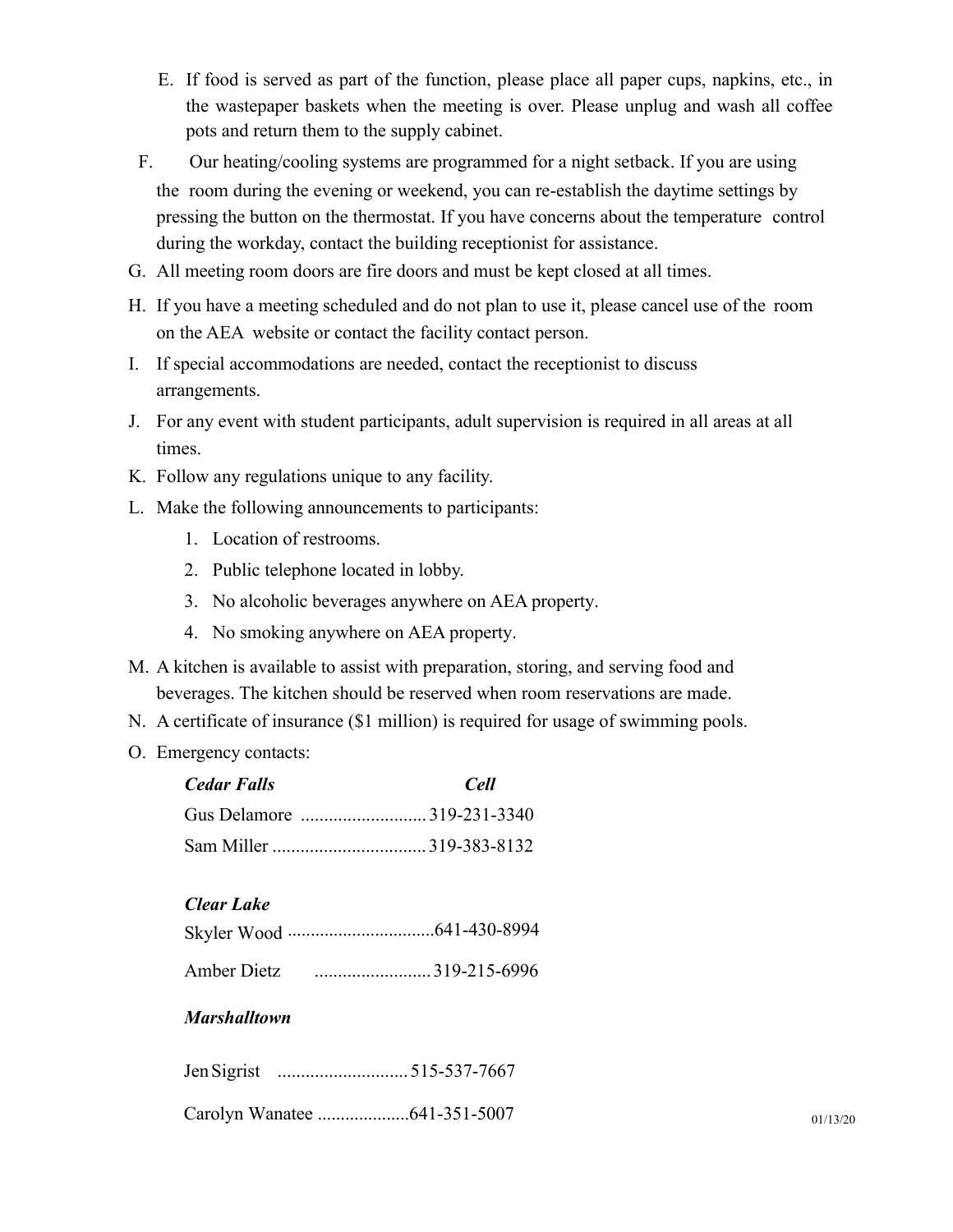## **Fee Schedule unless otherwise specified**

| Room                                                        | 0-50 Participants               | 50+ Participants                |  |  |
|-------------------------------------------------------------|---------------------------------|---------------------------------|--|--|
| <b>Large Meeting Rooms</b>                                  | \$30                            | \$50                            |  |  |
| <b>Small Meeting Rooms</b>                                  | \$15                            | <b>NA</b>                       |  |  |
| Classrooms                                                  | \$15                            | \$25                            |  |  |
| Gymnasium or Cafeteria<br>No admission fee                  | \$30                            | \$50                            |  |  |
| With admission fee                                          | \$40                            | \$60                            |  |  |
| Swimming Pool River Hills                                   |                                 |                                 |  |  |
| No admission fee With                                       | \$25 per hour                   | \$45 per hour                   |  |  |
| admission fee                                               | \$40 per hour                   | \$60 per hour                   |  |  |
| <b>Swimming Pool</b><br>Marshalltown                        |                                 |                                 |  |  |
| No admission fee With                                       | \$25 per hour                   | \$45 per hour                   |  |  |
| admission fee                                               | \$40 per hour                   | \$60 per hour                   |  |  |
| Kitchen                                                     | \$10                            | \$15                            |  |  |
| <b>Technology Classrooms</b>                                | \$75                            | \$75                            |  |  |
| Equipment set-up fee                                        | \$30                            | \$30                            |  |  |
| After hours/weekend hourly<br>rate for Custodial assistance | \$30                            | \$30                            |  |  |
| After hours/weekend hourly<br>rate for Technical assistance | \$30 per hour<br>2 hour minimum | \$30 per hour<br>2 hour minimum |  |  |
| On-call Technical support                                   | \$30 per hour<br>1 hour minimum | \$30 per hour<br>1 hour minimum |  |  |